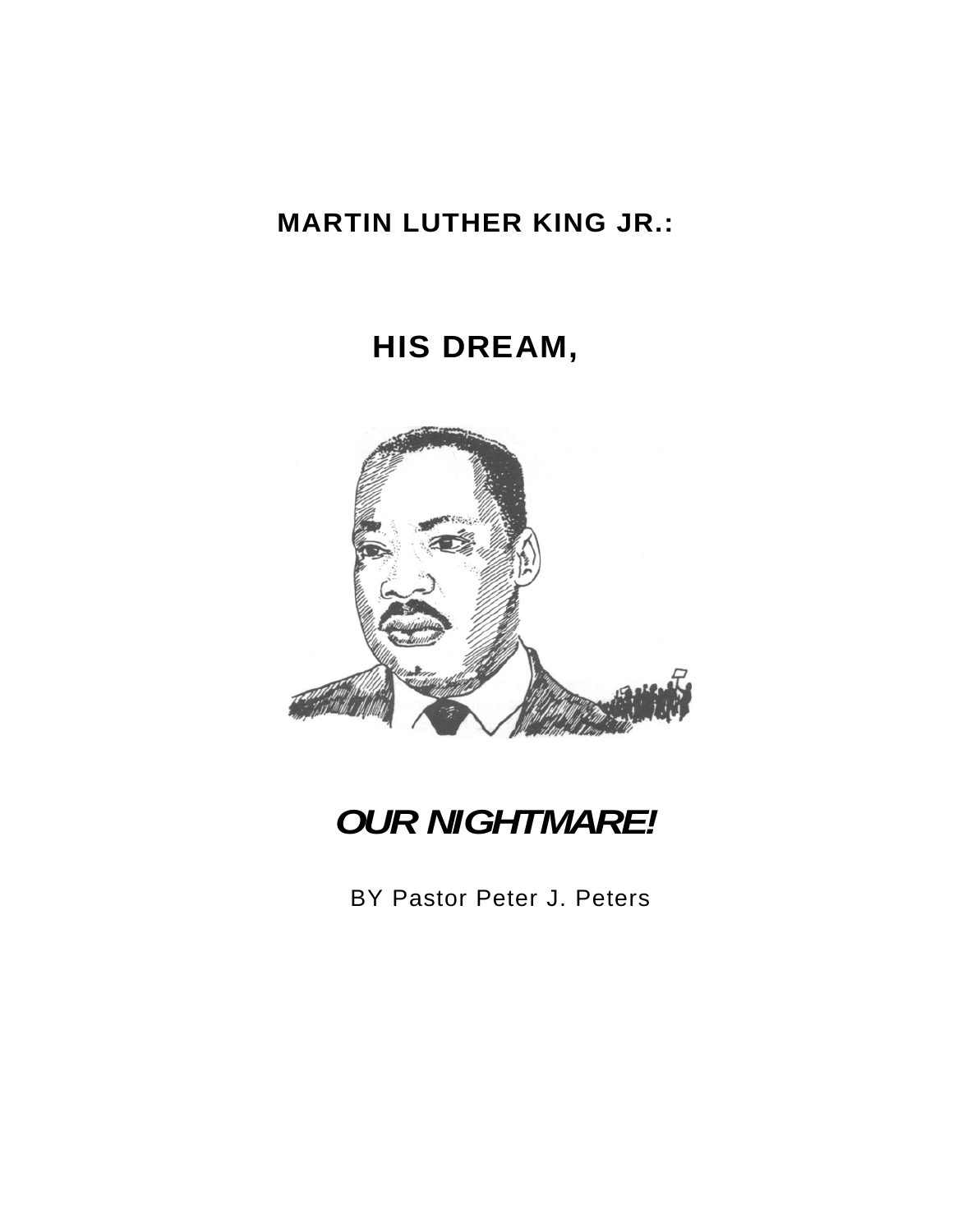### **MARTIN LUTHER KING, JR.: HIS DREAM,**



*OUR NIGHTMARE!* 

#### **BY PASTOR PETER J. PETERS**

The (reverend?) Martin Luther King, Jr. Since millions of our tax dollars are spent every Martin Luther King Holiday in the form of a paid holiday for government employees, Americans ought to be motivated to ask, "was he a saint and an American hero or a fraud and a con?" Parents ought to ask the same question, if they are at all interested in truth or what is being taught to their children. Most importantly, Christians should be motivated to find the answer by the words of Jesus Christ in Matthew 7:15, *"BEWARE OF THE FALSE PROPHETS...."* 

The late Martin Luther King, Jr., once said, *"Men should be judged, not by the color of their skin, but by the content of their character."* This statement is certainly in keeping with the words of Jesus in John 7:24, *"Judge not according to the appearance, but judge righteous judgment."* For Christians to "BEWARE" they must judge and in the very context of the passages on false prophets they are told how to judge righteously. Matthew 7:15-20 reads, *"Beware of the false prophets, who come to you in sheep's clothing, but inwardly are ravenous wolves. You will know them by their fruits. Grapes are not gathered from thorn bushes, nor figs from thistles, are they? Even so, every good tree bears good fruit; but the rotten tree bears bad fruit. A good tree cannot produce bad fruit, nor can a rotten tree produce good fruit. Every tree that does not bear good fruit is cut down and thrown into the fire. So then, you will know them by their fruits."* 

These words of Jesus Christ teach that judgment is not to be made solely on the outward appearance. Most False Prophets appear or are made to appear outwardly righteous like lambs, but investigation of their fruit will reveal otherwise. The fruit test requires more than surface appearance, rhetoric or a vote of congress.

#### BASIC FACTS CONCERNING MARTIN LUTHER KING, JR.

His real name was Michael King. Michael King was the son of a Baptist preacher. At the age of 15 he attended the liberal Morehouse College in Atlanta, Georgia. The December 30, 1963 edition of the "National Observer" reported King as saying, that the Bible was full of myths and legends and at Morehouse he had the shackles of fundamentalism removed. It does not appear he ever publicly made a confession of Jesus Christ as his personal Savior and the only begotten Son of God.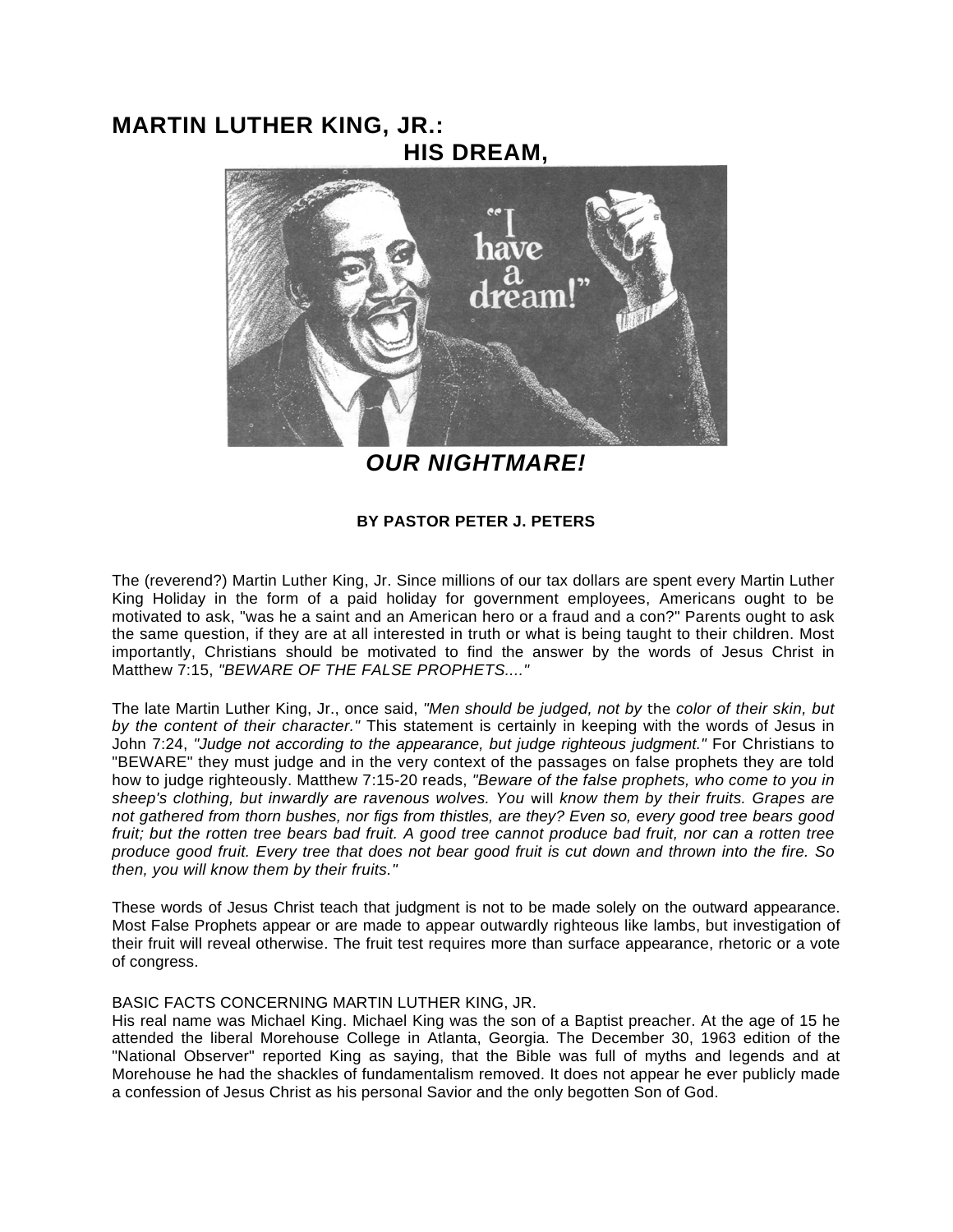In the mid 50's he emerged as a charismatic leader of the black community and became the head of the then newly founded Southern Christian Leadership Conference (S.C.L.C.). He was an active leader in the Civil Rights Movement of the 60's and was murdered on a balcony of the Lorrain Motel in Memphis, Tennessee.

THE REST OF THE STORY REVEALS FINANCIAL CORRUPTION, SEXUAL DEVIANCY, AND COMMUNIST ACTIVITY.

Due to the control of the media and publishing houses by anti-Christ forces, the rest of the story is for the most part kept from the people. Those who attempt to speak the truth on this subject are often viciously attacked by the media and labeled as White Supremacists, Racists, Bigots and Insane. For example, while opposing a national paid holiday in King's honor, Senator Jesse Helms tried to present evidence showing that King espoused *"action-oriented Marxism".* One syndicated columnist characterized Helms as that *"embarrassment from North Carolina, a thick headed, small minded, ignorant racist bumpkin."* When the honorable Governor Mecham of Arizona opposed the Martin Luther King, Jr. holiday, a Phoenix paper said Mecham wa *weren't Governor of Arizona, serious faced men with white coats would be speaking smoothly into his ear and giving him tranquilizers."* Maybe there was a reason Jesus condemned the SCRIBES along with the Pharisees whose philosophy was strikingly similar to the communist one worlders today.

One man in the know called King, *"Martin Loser King."* The media had a hard time calling him a White Supremacist since it was Congressman Adam Clayton Powell who is black himself. Other blacks have accused King of being an enemy to the blacks and America.

Julia Brown, a black woman, was one such individual. She courageously served as an F.B.I. counterintelligence agent within the Communist Party. The following quotes by Julia Brown have been taken from the book, Martin Luther King The Man Behind the Myth by Des Griffin.

*"Mr. King was one of the worst enemies my people ever had."* 

*"I know that it is considered poor taste to speak ill of the dead. But when someone served the enemies of our country while alive, and his name is still used by his Comrades to promote anti-American activities, shouldn't people who know the truth speak out?"* 

*"I learned many surprising things while I served in the Communist Party for the FBI. Communist leaders told us about the demonstrations that would be started, the protest marches, the demands that would be made for massive federal intervention. Every communist was ordered to help convince American negroes that we are no better off than slaves. Wherever we went and whatever we did, we were to promote race consciousness and resentment because the communists knew that the technique of divide and conquer really works."* 

*"We were also told to promote Martin Luther King, to unite negroes and whites behind him, and to turn him into some kind of national hero. We were to look to King as our leader in this struggle, the communists said, because he was on our side!!"* 

*"I know they were right, because while I was in the Communist Party I learned that Martin Luther King attended a communist training school. I learned that several of his aides and assistants were communists, that he "a Neanderthal.... a national buffoon. He is an ignorant, bigoted, opinionated jackass. If he*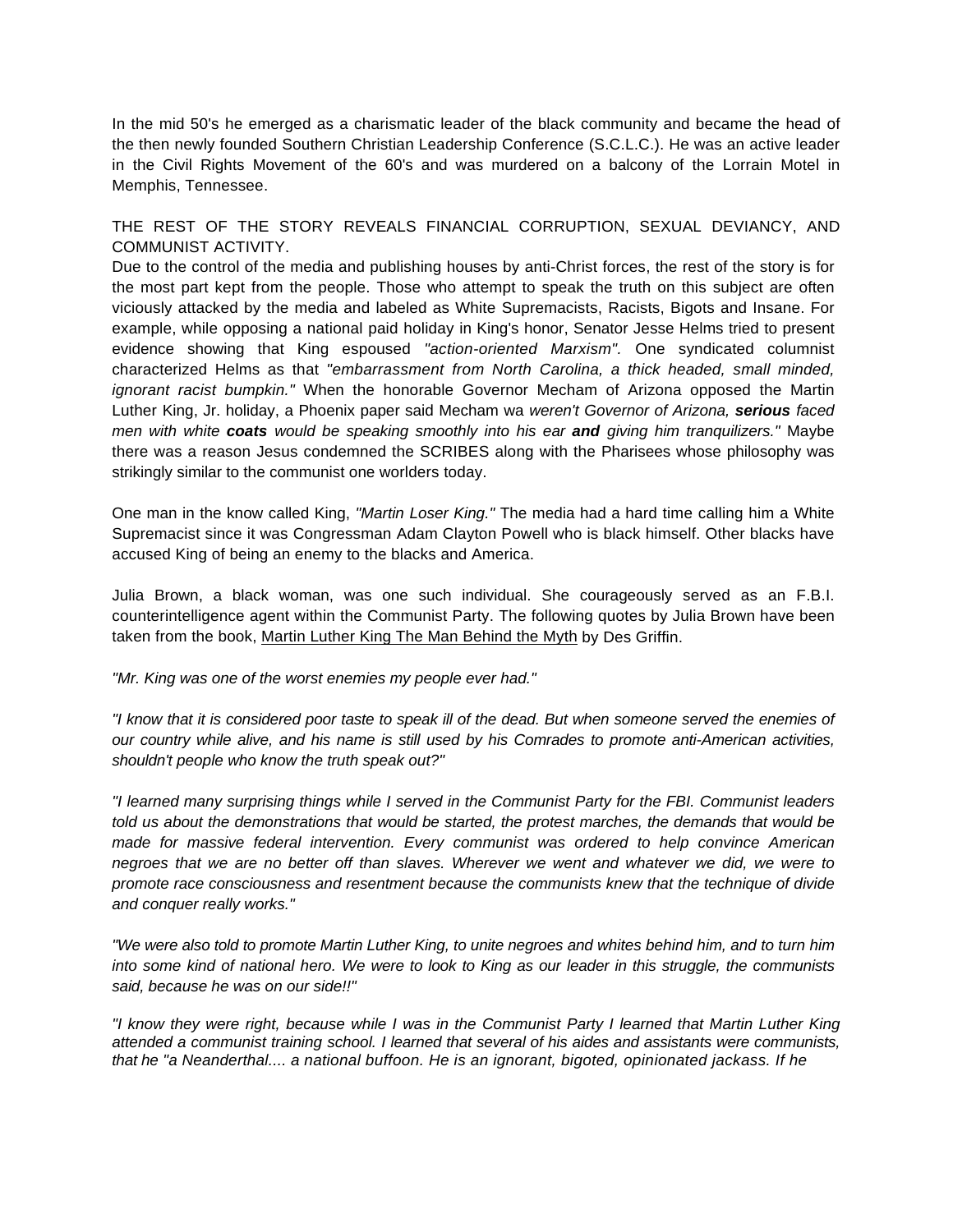*received funds from communists, and that he was taking directions from communists."* 

The Bible says in Psalms 1:1, *"Blessed is the man that walketh not in the counsel of the ungodly, nor standeth in the way of sinners, nor sitteth in the seat of the scornful."* King did sit with scoffing, anti-Christ communists and used them as counselors. He was photographed in 1958 sitting with high ranking communists in a Communist training school. The S.C.L.C. which he presided over was cited by the Joint Legislative Committee on Un-American Activities for the State of Louisiana as "substantially under the control of the Communist Party." It has been reported that King was a member of 62 Communist Fronts.

The late F.B.I. Director J. Edgar Hoover once warned the American people that *"Communist influence*  does exist in the negro movement and it is this influence which is vitally important." He said the Communist Party *"strives only to exploit what are often legitimate negro complaints and grievances for the advancement of communist objectives... Racial incidents are magnified and dramatized by communists in an effort to generate racial tensions."* 

BIRDS OF A FEATHER FLOCK TOGETHER. Here are some of King's old cronies.

STANLEY D. LEVISON - Jewish lawyer from New York who provided legal expertise and initial funding for S.C.L.C. He was identified by the F.B.I. as a member of the Executive Committee of the Communist Party, U.S.A. Levison had close ties to Russian spy Victor Lessiovsky, one of the highest ranking KGB officers to ever operate in the U.S.A. Levison was identified as one of King's closest friends.

BAYARD AUSTIN - a notorious homosexual and active communist, served as King's secretary and adviser, 1956 to 1960.

HUNTER PITTS O'DELL - member of the National Committee of the Communist Party who served as King's staff consultant.

FRED SHUTTLEWORTH - former bootlegger who presided over a communist operation so identified by a Congressional committee. He was field secretary of King's S.C.L.C.

JAMES DOMBROWSKI - was a close friend and advisor to King and identified as registered under the Foreign Agents Registration Act as an agent of Fidel Castro.

RALPH DAVID ABERNATHY - was honored by the Soviet Union and Communist East Germany. Abernathy said, *"What we are fighting for in the U.S.A. is what has already been achieved in the GDR*  (Communist East Germany)." He was tried for deviant sex acts with a fifteen year old girl who sang in his church choir. This was Martin Luther King's top aid.

#### SPEAKING OF A SEX DEVIATE.

J. Edgar Hoover once described King as *"a torn cat with obsessive degenerate sexual urges."* The F.B.I. accumulated fourteen file cabinets of material on King, much of which was labeled "OBSCENE." It is reported King organized wild interracial sex orgies, which included acts of perversion, hired prostitutes, forced a young white civil rights worker to prove her loyalty to him, etc.. David Garrow, author of a biography on King, stated the F.B.I. felt that the following were solid grounds for investigation of King: embezzlement, employing prostitutes, alienating wives' affections from their husbands, and violation of the Mann Act- a federal crime which involves taking, with immoral purposes, women across state lines.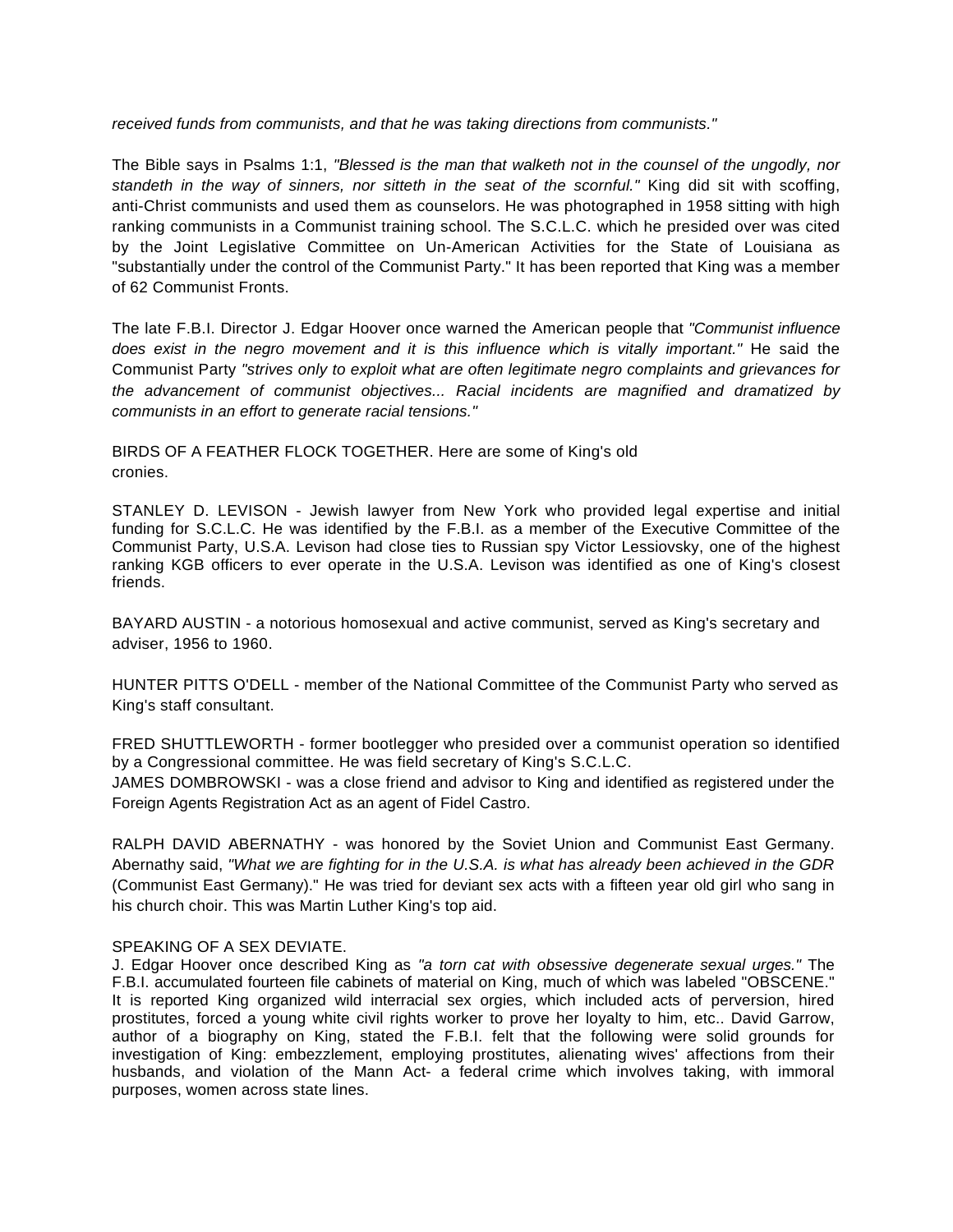King was reported by the New York Post in 1958 as saying, *"I'm sure integration will lead to interracial marriage."* Interracial marriage is a violation of God's Law and a communist ploy to weaken America. Willard Z. Foster, head of the Communist Party in the 1940's wrote in his book, Toward a Soviet America, *"The American Soviet will, of course, abolish all restrictions upon racial intermarriage... The revolution will only hasten this process of integration, already proceeding throughout the world with increasing tempo."* (pgs. 305-306)

There's much more that could be written, for much more rotten fruit has been found concerning the so-called, "REVEREND" Martin Luther King, Jr. The FBI has fourteen file cabinets of material but a Federal Judge has sealed them until the year 2027. In spite of this, there is more than enough material evidence to conclude Martin Luther King, Jr. was a false prophet, a wolf in sheep's clothing.

#### **BIBLICAL WARNINGS TO ALL CONCERNED.**

#### TO THOSE WHO WOULD CHOOSE TO FOLLOW IN KING'S HYPOCRITICAL FOOT STEPS.

Proverbs 6:12-15 says, *"A naughty person, a wicked man, walketh with a froward mouth. He winketh his eyes, he speaketh with his feet, he teacheth with his fingers. Frowardness is in his heart, he deviseth mischief continually; he soweth discord. Therefore shall his calamity come suddenly; suddenly shall he be broken without remedy."* In keeping with God's word, King's life was abruptly ended at the age of 39.

#### TO THE FEDERAL JUDGE WHO SEALED THE FILE.

You who are suppose to stand for justice and righteousness, your true motives in sealing the files and keeping the light of truth from the people are laid bare in scripture. John 3:19-20 says, *"And his is the condemnation, that light is come into the world, and men loved darkness rather than light, because their deeds were evil. For every one that doeth evil hateth the light, neither cometh to the light, lest his deeds should be reproved."* 

#### TO THE ANTI-CHRIST CONTROLLED MEDIA.

Your filthy slip of hypocrisy is once again showing beneath your cheap skirt of so-called "objective" journalism. When the judge sealed the files you never once piously cried, "the people have a right to know." To you Jesus said, *"WOE unto you SCRIBES and Pharisees, hypocrites! for ye are like unto whited sepulchres, which indeed appear beautiful outward, but are within full of dead men's bones, and of all uncleanness. Even so ye also outwardly appear righteous unto men, but within ye are full of hypocrisy and iniquity."* (Matthew 23:27-28) Your emotional name calling tactics have no effect on those who obey the words of Jesus Christ recorded in Matthew 5:11 and 12, *"Blessed are ye, when men shall revile you, and persecute you, and shall say all manner of evil against you falsely, for my sake. Rejoice, and be exceedingly glad; for great is your reward in heaven: for so persecuted they the prophets which were before you."* 

TO THE SPINELESS POLITICIANS WHO VOTED TO HONOR KING AS A NATIONAL HERO. God's word says in Isaiah 5:23, *"WOE to them which justify the wicked for reward."* Senator Helms said, *"If its passage* (King Holiday Bill) *in the*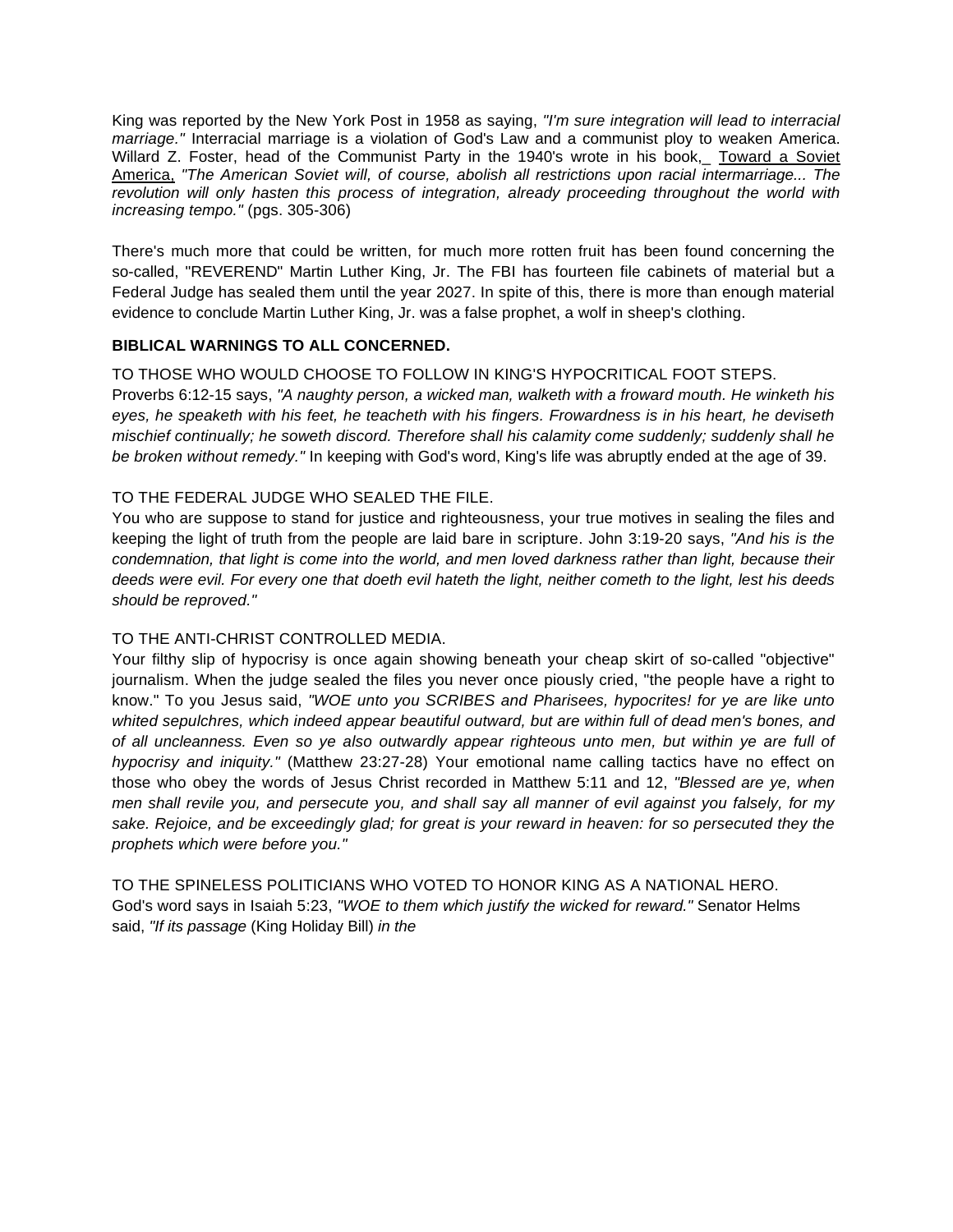